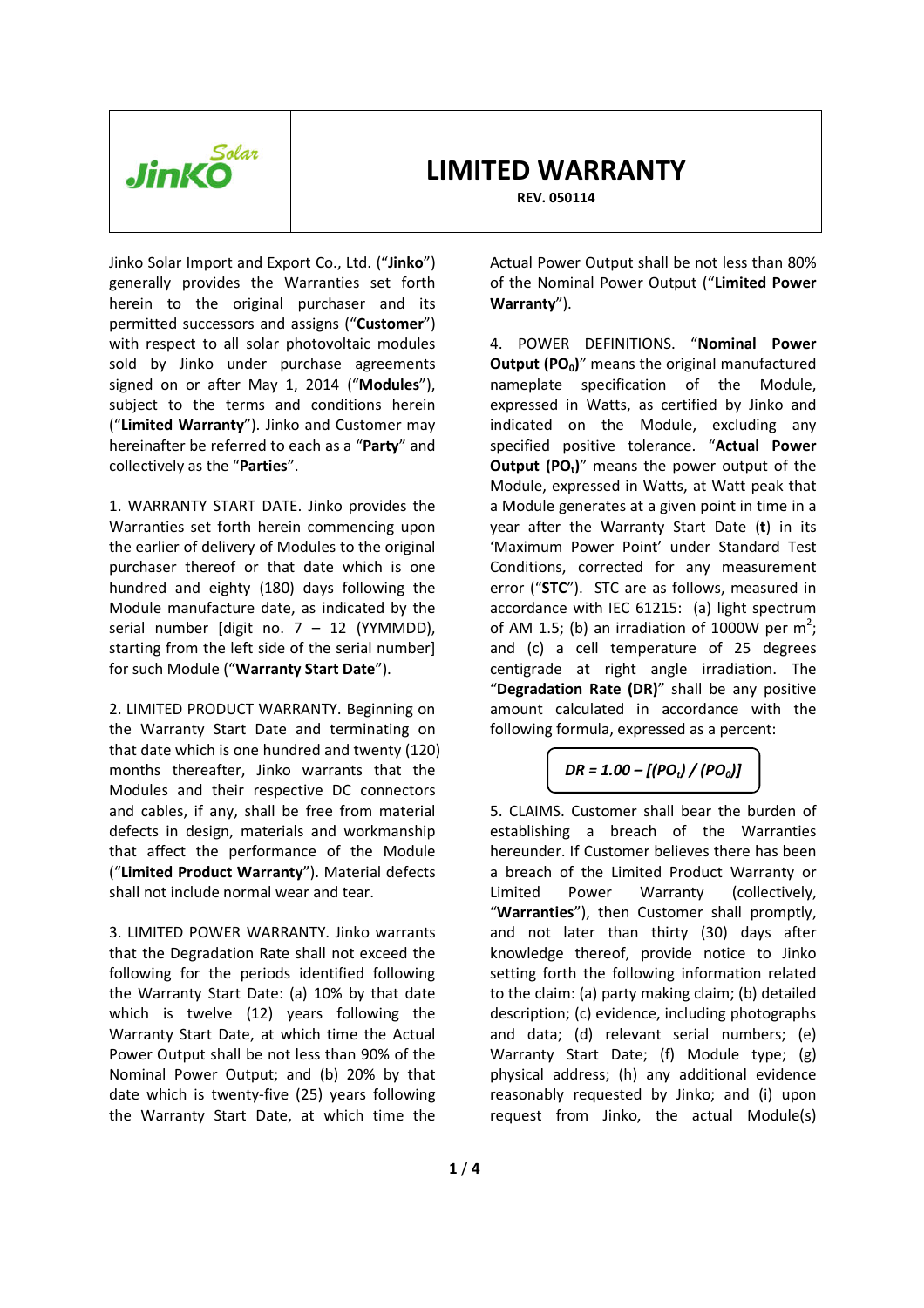

**REV. 050114** 

allegedly causing the breach. Notwithstanding anything to the contrary herein, Jinko shall be entitled, in Jinko's sole discretion upon written notice to Customer, to require that any breach of the Warranties alleged by Customer be reviewed by TÜV Rheinland, TÜV SUD or other neutral third party testing laboratory selected by Jinko and approved by Customer, such approval not to be unreasonably withheld or delayed ("**Independent Testing Lab**"). The power measurement tolerance of any testing equipment utilized by any Independent Testing Lab in performing tests required by this Section 5 shall be disclosed in writing to both Parties prior to performance of any such tests and shall be reflected in any final test results provided by the Independent Testing Lab. The determination by an Independent Testing Lab as to whether a breach has occurred shall be final and conclusive with respect to the matters covered by such determination. Jinko shall be responsible for all costs incurred by it in connection with the shipment by Customer of a Module pursuant to Section 5(i) hereto and any Independent Testing Lab's services provided pursuant to this Section 5, including shipping, testing services, storage, insurance and any Module destruction incidental thereto; provided, however, Customer shall promptly upon receipt of notice indemnify Jinko for all such costs on a dollar-for-dollar basis in the event the Independent Testing Lab is unable to confirm a breach of the Warranties or Customer is otherwise unable to establish a breach of the Warranties.

6. REMEDIES. In Jinko's sole discretion, Jinko shall repair, replace or provide additional modules compensating for the related power loss for any Module which causes a breach of the Warranties. Additional, repaired or replacement Modules shall be delivered to the same destination and on the same INCOTERMS

2010 delivery basis that the original Module causing breach of the Warranties was delivered under the purchase agreement to which this Limited Warranty applies. Replaced Modules received by Jinko pursuant to Section 5 shall be the sole property of Jinko. Jinko shall be solely responsible for all shipping costs incurred performing its additional supply, repair or replacement obligations under this Section 6. Additional or replacement Modules shall be of the same type and physical form as the original Module, electrically compatible with the original Module, and have an electrical output of not less than the warranted power output of the original Module at the time of supply or replacement, based on the warranted degradation rates set forth at Section 3 hereto. Notwithstanding the foregoing, if Jinko no longer supplies Modules meeting the foregoing criteria, then additional or replacement Modules provided under this Section 6 shall be those Modules then supplied by Jinko most substantially meeting the foregoing criteria. Jinko's performance of any repair, replacement or additional supply pursuant to this Section 6 shall not extend the term of any Warranties.

7. EXCLUSIONS. This Limited Warranty is subject to the exclusions set forth in this Section 7. The Warranties shall not apply to any Module which has been: (a) altered, repaired or modified without the prior written consent of Jinko or otherwise inconsistent with Jinko's written instructions; (b) removed and re-installed at any location other than the physical location in which it was originally installed following purchase by Customer or receipt from Jinko as a replacement Module; (c) subject to misuse, abuse, neglect, or accident except as may be caused by Jinko in the course of storage, transportation, handling, installation, application, use or service; (d) subject to force majeure, electrical surges, lightning, flood, fire,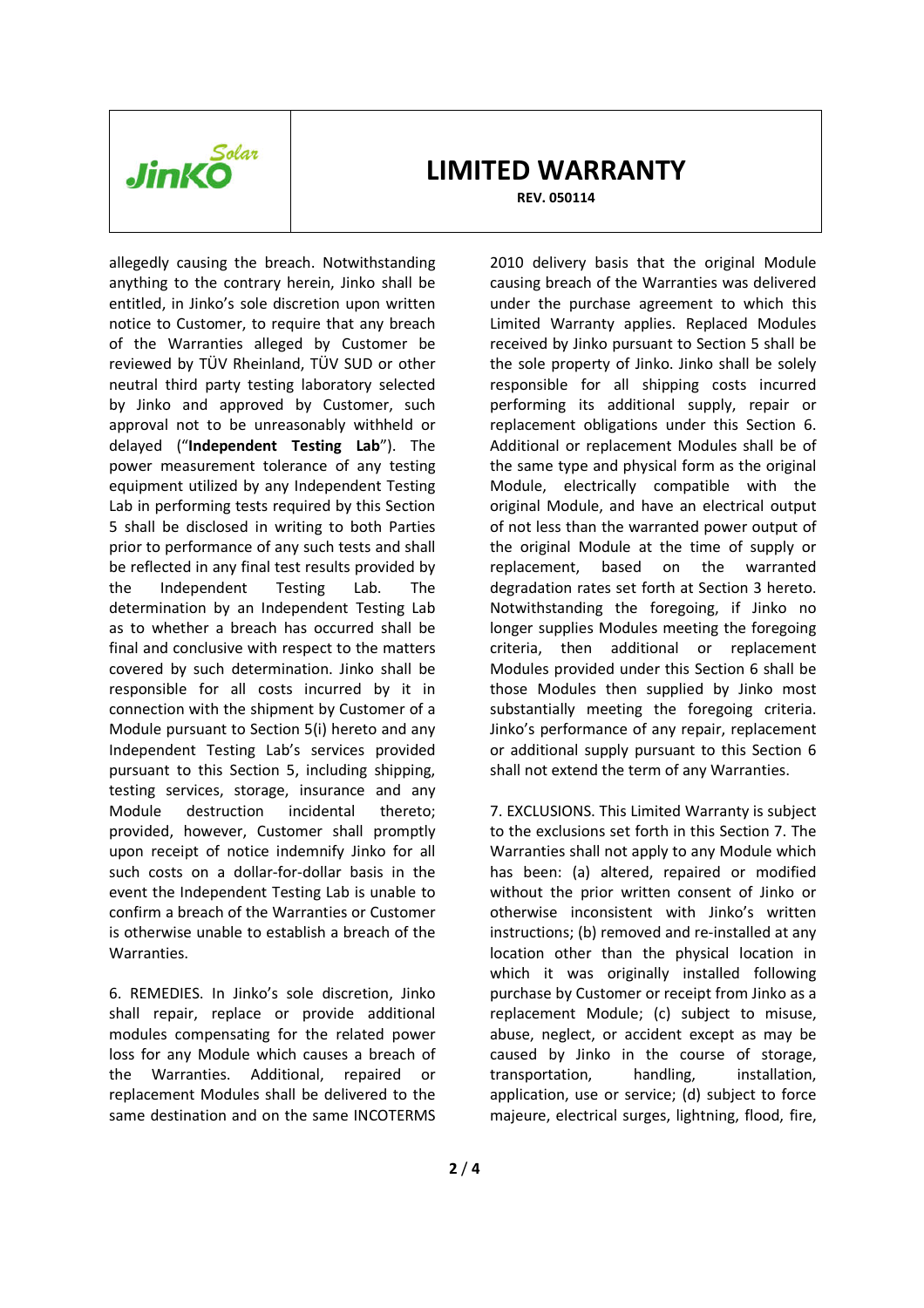

**REV. 050114** 

vandalism, tampering, accidental breakage, or other events beyond Jinko's control, resulting in material damage to the Module; (e) installed on mobile platforms (other than single- or dual-axis trackers) or in a marine environment; (f) subject to direct contact with corrosive agents or salt water; pest damage; or malfunctioning PV system components; or (g) used in a manner inconsistent with the version of Jinko Installation Manual available at www.jinkosolar.com on the date the Module is manufactured. The Warranties shall not apply to any Module for which the labels thereon indicating type or serial number have been altered, removed or made illegible. The Warranty shall not apply to Modules for which full and final payment has not been received by Jinko.

8. NOTICE. Any notice required or permitted under this Limited Warranty shall be in writing and deemed to be properly given by the sender and received by the addressee. Mailed notices and facsimile notices shall be addressed to the Jinko office located closest to the place of original installation, as identified at www.jinkosolar.com/contact.html. Notices by e-mail should be sent to cs@jinkosolar.com. Customer shall promptly provide contact information upon request. For the avoidance of doubt, e-mail alone shall not constitute valid notice pursuant to this Section 8.

9. LIMITS OF LIABILITY. **NOTWITHSTANDING ANYTHING TO THE CONTRARY IN THIS LIMITED WARRANTY, EXCEPT AS EXPRESSLY PROVIDED HEREIN, JINKO MAKES NO WARRANTIES, GUARANTEES OR CONDITIONS, EXPRESS OR IMPLIED, ARISING FROM OR RELATING TO THE MODULES AND JINKO DISCLAIMS ANY WARRANTY OR GUARANTEE IMPLIED BY LAW, INCLUDING IMPLIED WARRANTIES OF PERFORMANCE, MERCHANTABILITY OR** 

**FITNESS FOR A PARTICULAR PURPOSE AND IMPLIED WARRANTIES OF CUSTOM OR USAGE, ARISING FROM OR RELATING TO THE MODULES. THE REMEDIES FOR BREACH OF THIS WARRANTY ARE CUSTOMER'S SOLE AND EXCLUSIVE REMEDIES ARISING FROM OR RELATING TO ANY BREACH OF THE WARRANTIES. IN NO EVENT SHALL JINKO BE RESPONSIBLE PURSUANT TO THIS WARRANTY FOR ANY PERFORMANCE ANALYSIS, INSPECTION, DIAGNOSIS, REMOVAL, CUSTOMS, IMPORT DUTIES, EXPORT DUTIES, TAXES, REINSTALLATION COSTS, SPECIAL, INDIRECT, INCIDENTAL, PUNITIVE, EXEMPLARY OR CONSEQUENTIAL DAMAGES OF ANY NATURE WHATSOEVER, INCLUDING LOSSES OR DAMAGES CAUSED BY REASON OF LOSS OF USE, LOSS OF PROFITS OR REVENUE, INTEREST CHARGES (EXCEPT AS EXPRESSLY PROVIDED HEREIN), LOSS OF BONDING CAPACITY, COST OF CAPITAL OR CLAIMS OF CUSTOMER DAMAGES, WHETHER LIABILITY ARISES AS A RESULT OF BREACH OF CONTRACT, TORT LIABILITY (INCLUDING NEGLIGENCE), STRICT LIABILITY, BY OPERATION OF LAW OR IN ANY OTHER MANNER. EXCEPT AS SET OUT IN THIS LIMITED WARRANTY, JINKO SHALL HAVE NO RESPONSIBILITY OR LIABILITY WHATSOEVER FOR DAMAGE OR INJURY TO PERSONS OR PROPERTY, OR FOR OTHER LOSS OR INJURY RESULTING FROM ANY CAUSE WHATSOEVER ARISING OUT OF OR RELATED TO THIS LIMITED WARRANTY.**

10. ASSIGNMENT. Notwithstanding anything to the contrary herein, this Limited Warranty is for the sole and exclusive benefit of Customer and there are no third party beneficiaries hereof; provided, however, subject to written notice to and Jinko's receipt of full and final payment for the Modules, this entire Limited Warranty may be assigned in whole but not in part to any person or entity. Any permitted assignee of this